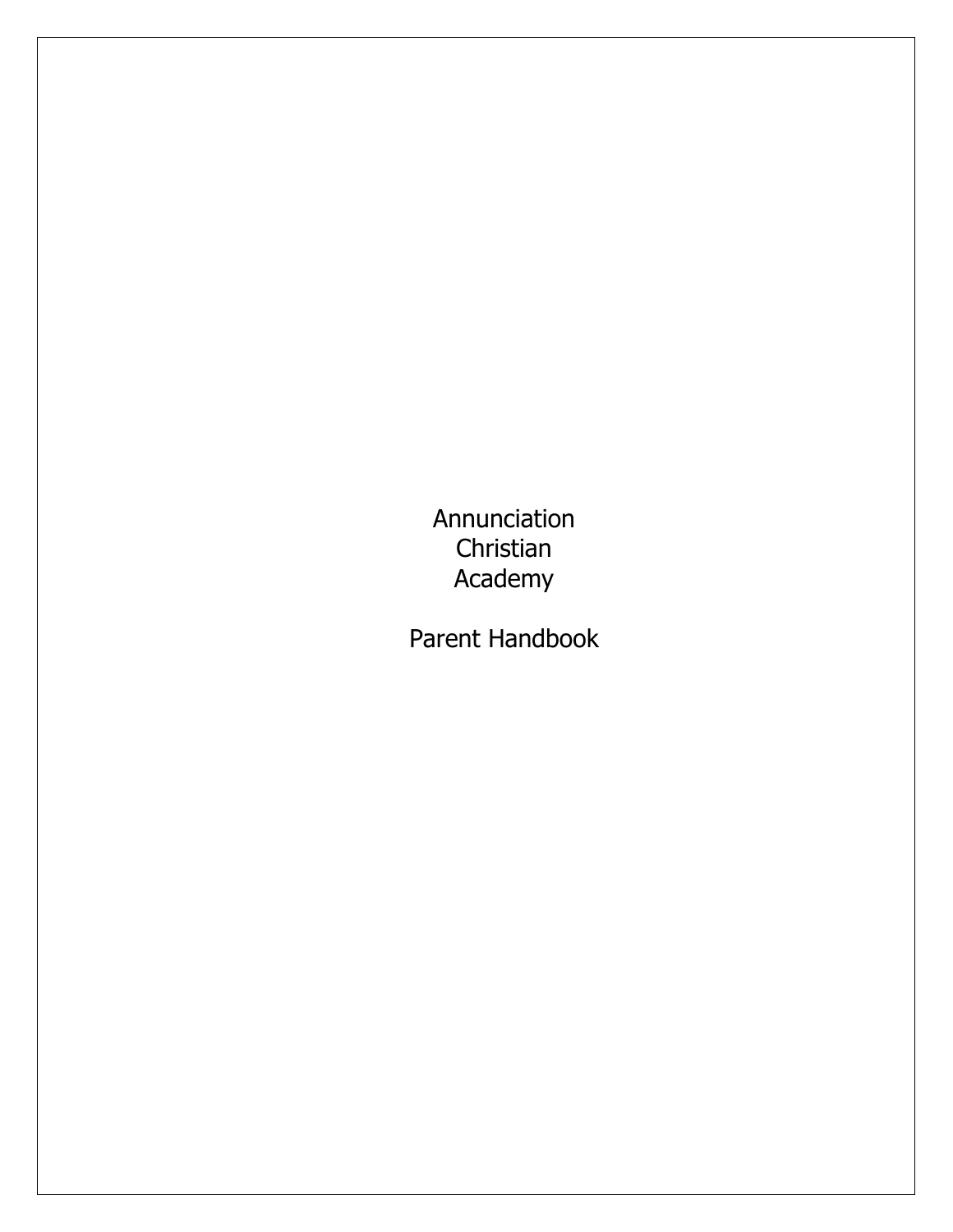**This booklet is dedicated to the Past, Present And Future Members of the Board of Directors Of Annunciation Christian Academy**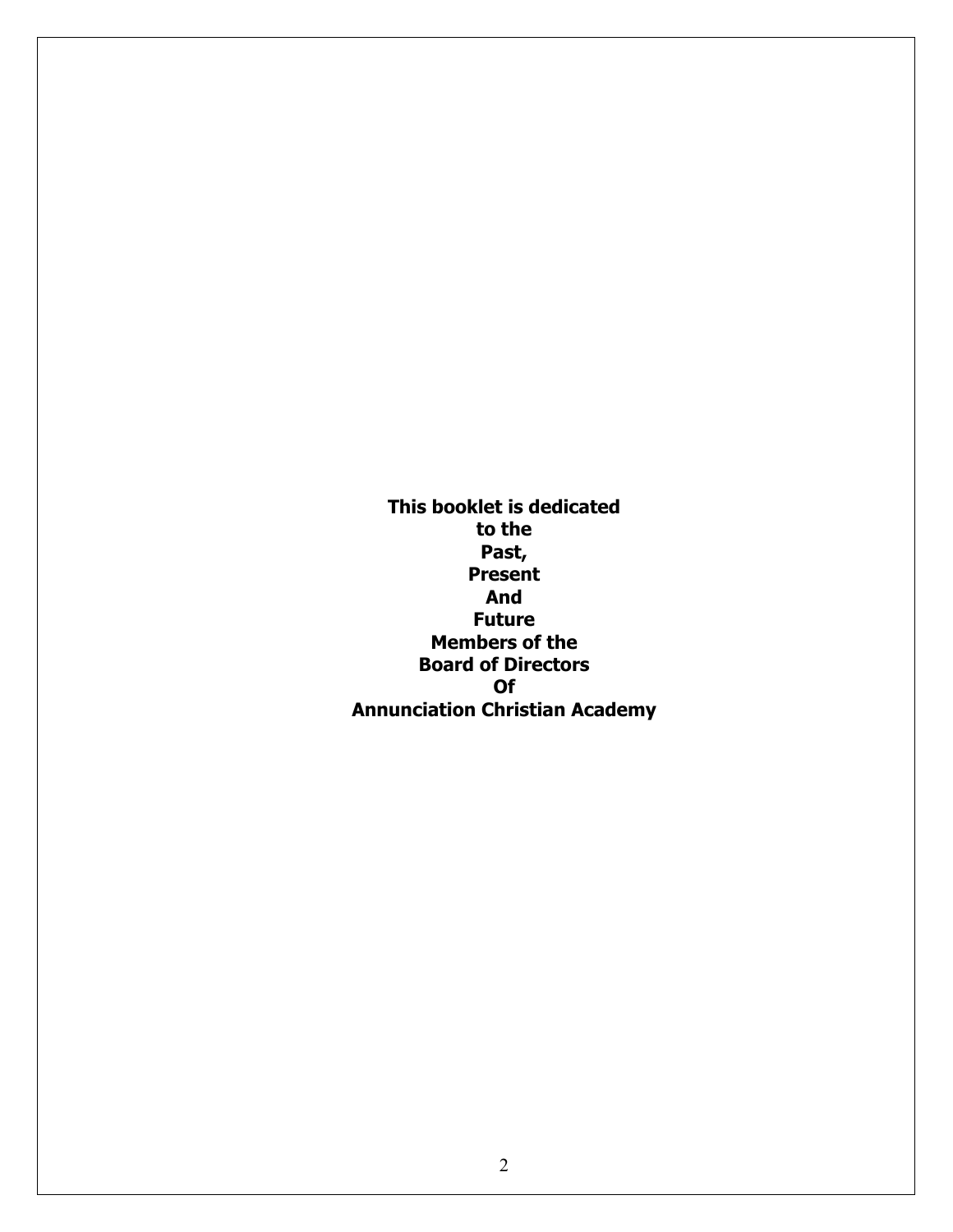# **Table of Contents**

| page 6           |  |
|------------------|--|
| page 7<br>page 7 |  |
|                  |  |
|                  |  |
|                  |  |
|                  |  |
|                  |  |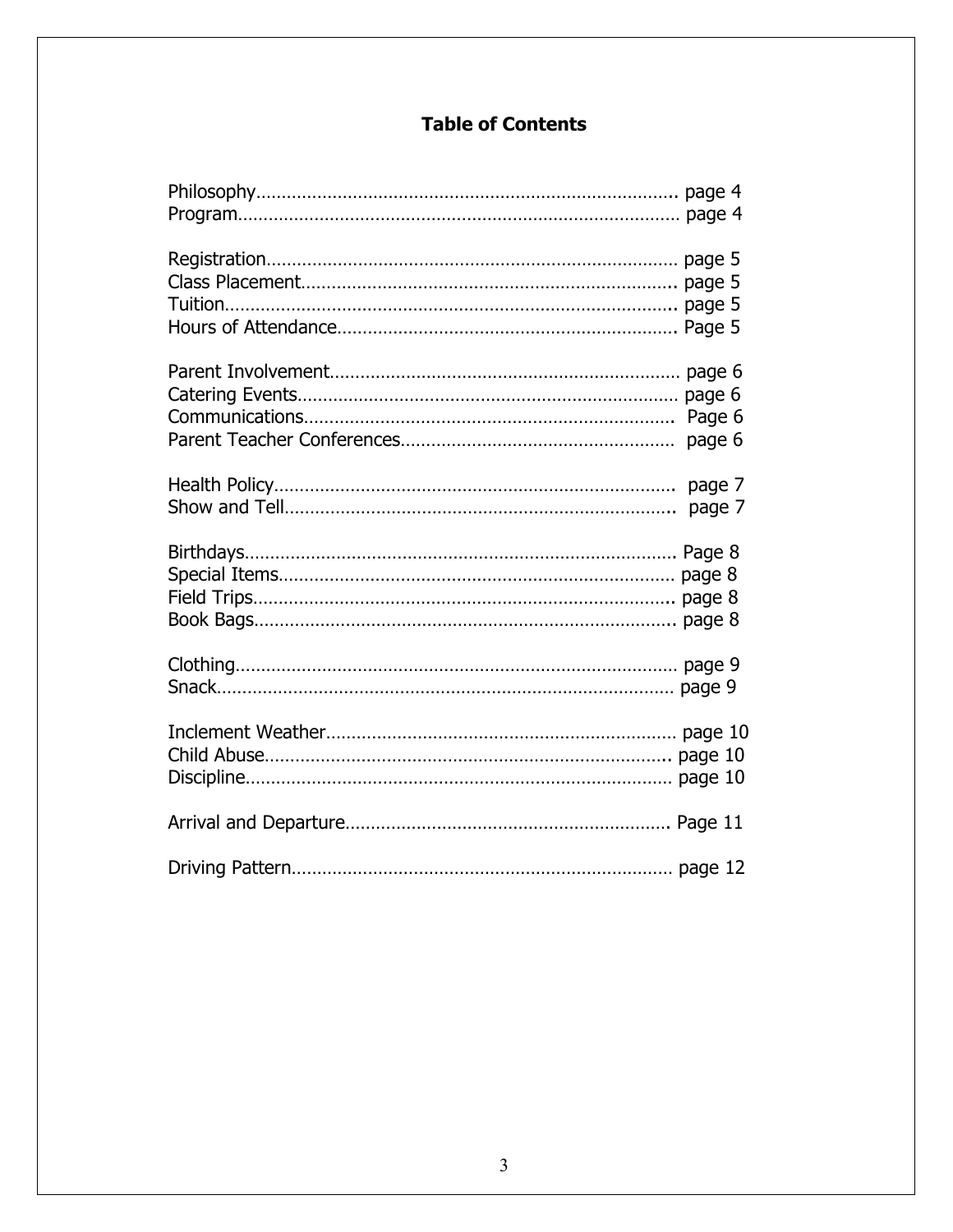#### PHILOSOPHY AND PURPOSE

The Annunciation Christian Academy was founded in 1997 by a group of dedicated members of the Annunciation Greek Orthodox Church. Its purpose is to serve as a ministry of the church for children of its members as well as for the children of the entire community. The school admits and welcomes the diversity of children from any race, religion, national or ethnic origin. The philosophy, simply stated, is to provide each child an atmosphere conducive to spiritual, intellectual, social, emotional, and physical growth within a developmentally appropriate environment as defined by the National Association for the Education of Young Children.

#### OUR PROGRAM

The goal of the Annunciation Christian Academy is to provide a friendly, child oriented, handson, developmentally appropriate environment for each child who attends. Your child's daily and weekly routine will include the following activities:

- Art Art is an opportunity to use various mediums of artistic construction as well as age appropriate drawing and coloring techniques. Art develops the small motor skills and encourages imagination. It allows the children to work together though sharing materials and inspiration. Our emphasis will always be on the process rather than the product!
- **Church** Each week the children are offered age appropriate Christian lessons given in the Church by one of the priests. On those days he is unavailable group study of Bible Stories will be held.
- **Circle** Circle time is an opportunity for our students to come together as a group for conversation building skills, finger play, flannel board stories, topics of interest related to the curriculum, poems, reading, and learning the skills of listening and sharing.
- **Cultural Activities** The school draws from a variety of cultural backgrounds therefore the children will be exposed to a variety of languages and cultural activities. As a group they will be exposed to the Greek language.
- **Free Play** Free play is integral in developing the ability to interact with peers, in developing problem solving skills and in fostering imaginative play.
- **Music and Dance** Age appropriate group music and movement classes are held weekly for the children.
- **Outdoor Play** The play yard offers the opportunity to develop gross motor skills while cultivating social skills by cooperating and sharing with others.
- **Snack Time** The children gain self-confidence as well as the ability to contribute positively to the group when helping with the snack preparation and clean-up. Snack time is used to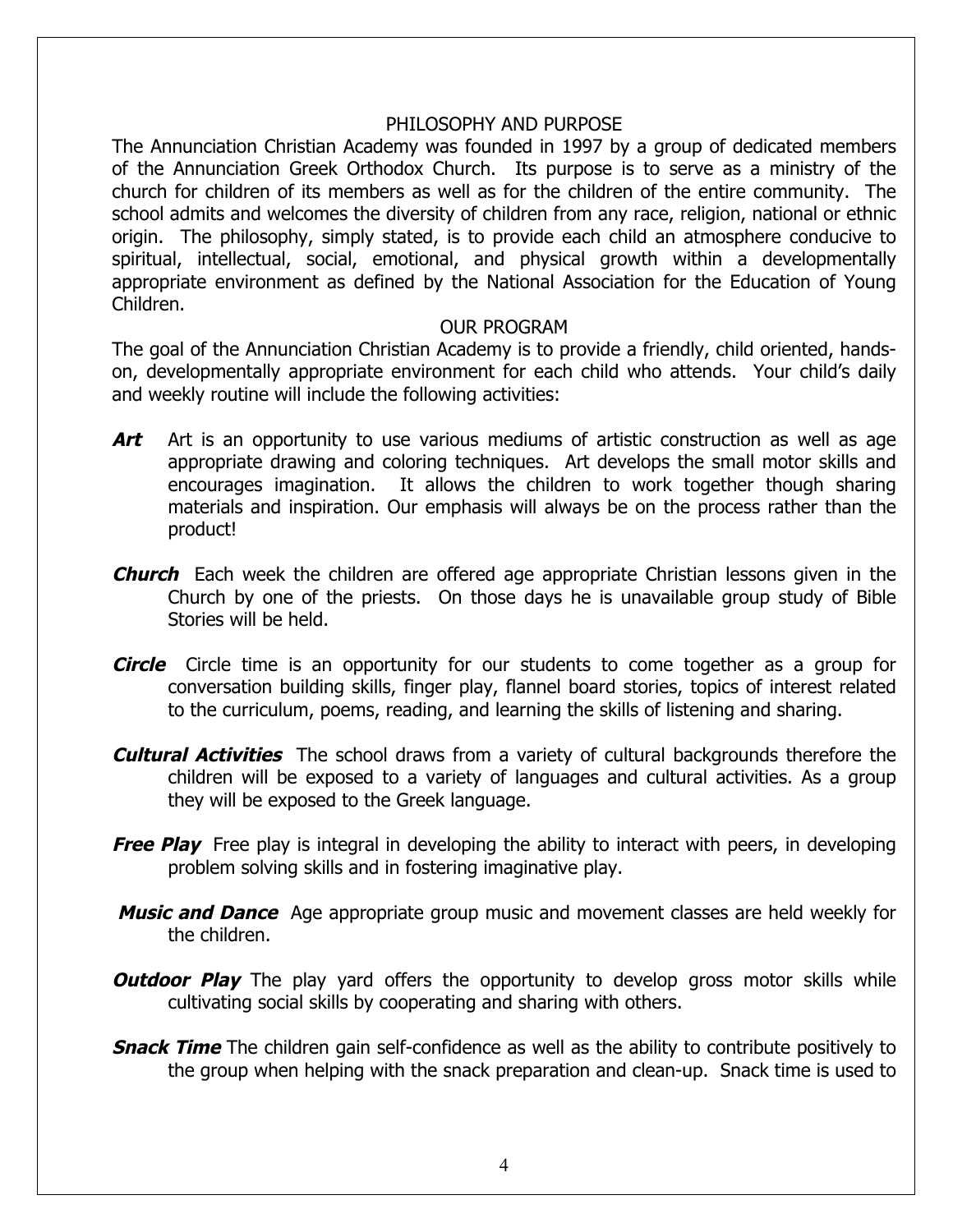emphasize the use of good manners, gratefulness and interacting appropriately with others.

## REGISTRATION

Registration fees are **not refundable**. Due to limited space, church children are considered first, with all others admitted on a first come first serve basis. **No place** will be held without the application form and registration fee. Half registration will be charged for children entering the school after the Christmas Holiday. Registration for the following year begins in late January for the church members and current students, and February for others. Activity fees are due with the first month's tuition. There is a waiver of registration fees for families enrolling two or more children.

# CLASS PLACEMENT

All children must be of appropriate age for their class by the  $31<sup>st</sup>$  of August, i.e. one year old before August 31st.

The child / teacher ratio and number of children per class varies with each age:

**One Year Olds:** five children / one teacher: ten per class

**Two Year Olds**: six children / one teacher: twelve per class

**Three Year Olds:** seven / one teacher: fourteen per class

**Four Year Olds/Pre-K:** eight / one teacher: sixteen per class

# TUITION

Tuition is due on the first of each month and considered late after the  $10<sup>th</sup>$  of the month. A \$10.00 late fee will be charged unless prior arrangements have been made. A \$25.00 fee will be charged for any check returned by the bank.

Please indicate the month and the child for which you are paying with all tuition payments. Payment may be made in one of the following ways:

- In a labeled envelope attached to the outside of child's backpack
- ! Handed to the director, or the teacher stationed at the door
- □ By mail
- **Example 1** By annual payment

When making payments by check, please make the check payable to Annunciation Christian Academy. A refund of tuition, for whatever reason, will require the approval of the board of the Annunciation Christian Academy.

# HOURS AND ATTENDANCE

School hours for Toddlers Program, and the Preschool classes are 9:00am to 12:00 noon. The Four Year Old/Pre-K Class will remain in school until 1:00 pm on Wednesday. Children may enter the building at 8:50 am.

Early Bird hours are  $8:00 - 8:55$  am.

Lunch Bunch hours are 12:00 noon to 1:00 pm.

Please strive for consistent attendance and punctuality.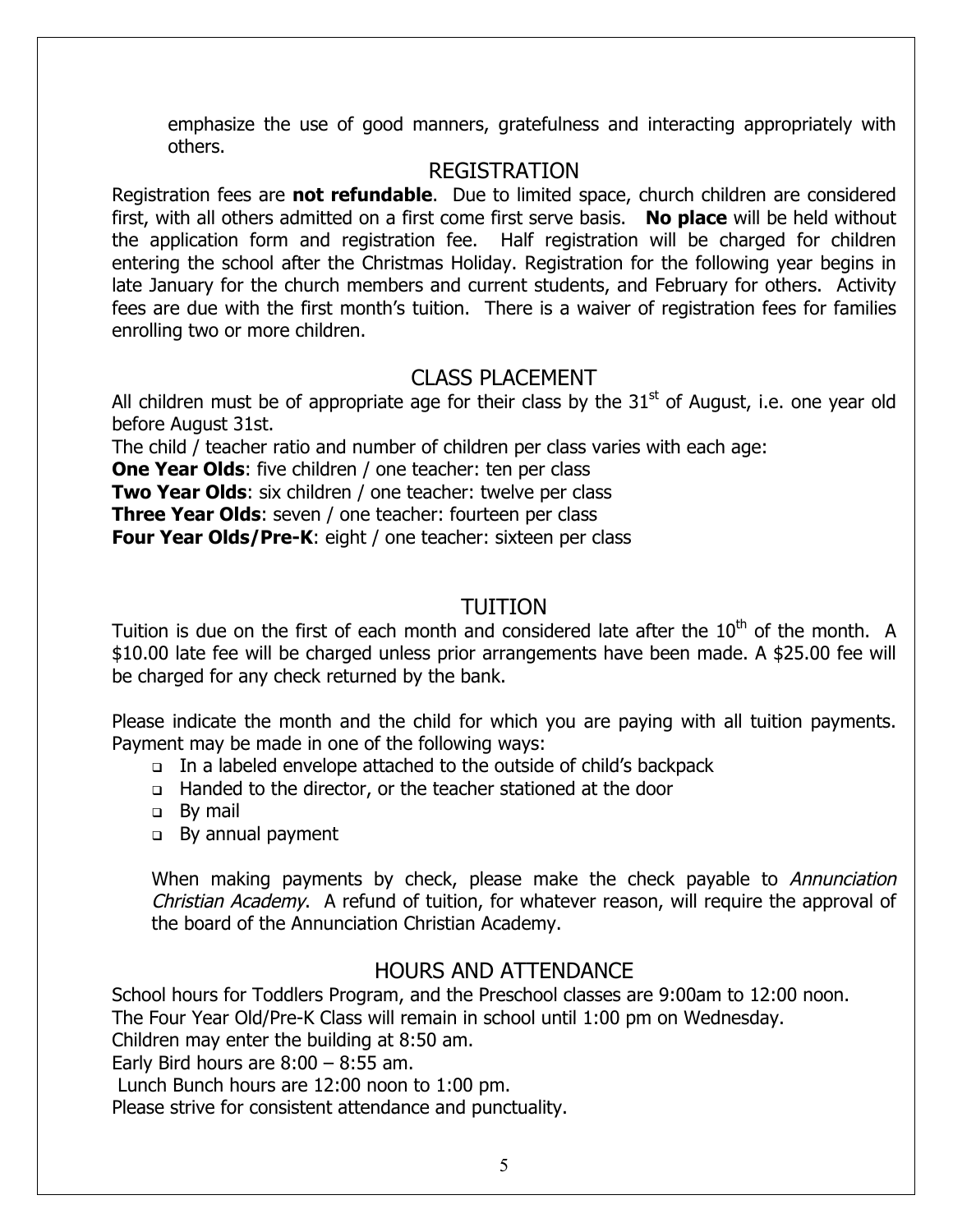#### PARENT INVOLVEMENT

At ACA we depend upon our parents' help and involvement to enhance the children's preschool experiences. If you have a special talent or interest that you would like to share with the children, please let your child's teacher or the director know and arrange a time and place to share with the children. Children love to have their parents come to school.

If you know of a particularly interesting trip that we could take, please let us know.

Each May ACA sponsors the children's activities at the Greek Festival. This is our primary fundraiser. Each family is requested to work one six hour shifts manning a booth of their choice for the school. It is loads of family fun with great food and entertainment.

## CATERING EVENTS

In lieu of fundraising drives we are fortunate to have the opportunity to cater events in the Hellenic Center scheduled through the church. Proceeds from these events go directly to the school. Your participation in these events is greatly needed and very much appreciated.

### COMMUNICATIONS

A school newsletter, "The Shepherd's Watch"**,** is published bi-monthly, as well as the annual school calendar. Each classroom sends a newsletter to the parents weekly as well as a calendar of activities and events.

At Annunciation Christian Academy we have an open door policy. You are welcome in the school at any time; please remember that prolonged attendance in the classroom does disturb the normal classroom activities. In order to not disturb the classroom, feel free to discuss problems with the director. She is available at all times to hear your concerns, and hopefully to solve any problems, thus making your child's preschool experience the best it can be. The door is never closed to the office unless a conference is being held.

The Academy Board meets on the second Tuesday of each month. These meetings are open to all parents, however, if a parent wishes to present an issue to the board it is requested that they contact the director, the board chairman, or a member of the board in order to confirm the date and time and to be sure the concern is added to the agenda.

### PARENT TEACHER CONFERENCES

We have regularly scheduled Fall and Spring Conference Days at which time the teacher discusses with the parents at length the progress being made in the classroom by their child. Spontaneous conferences with the teacher are delightful, however, out of respect for the teacher and the classroom, please make an appointment with the teacher for before/after school discussion time for issues needing immediate attention.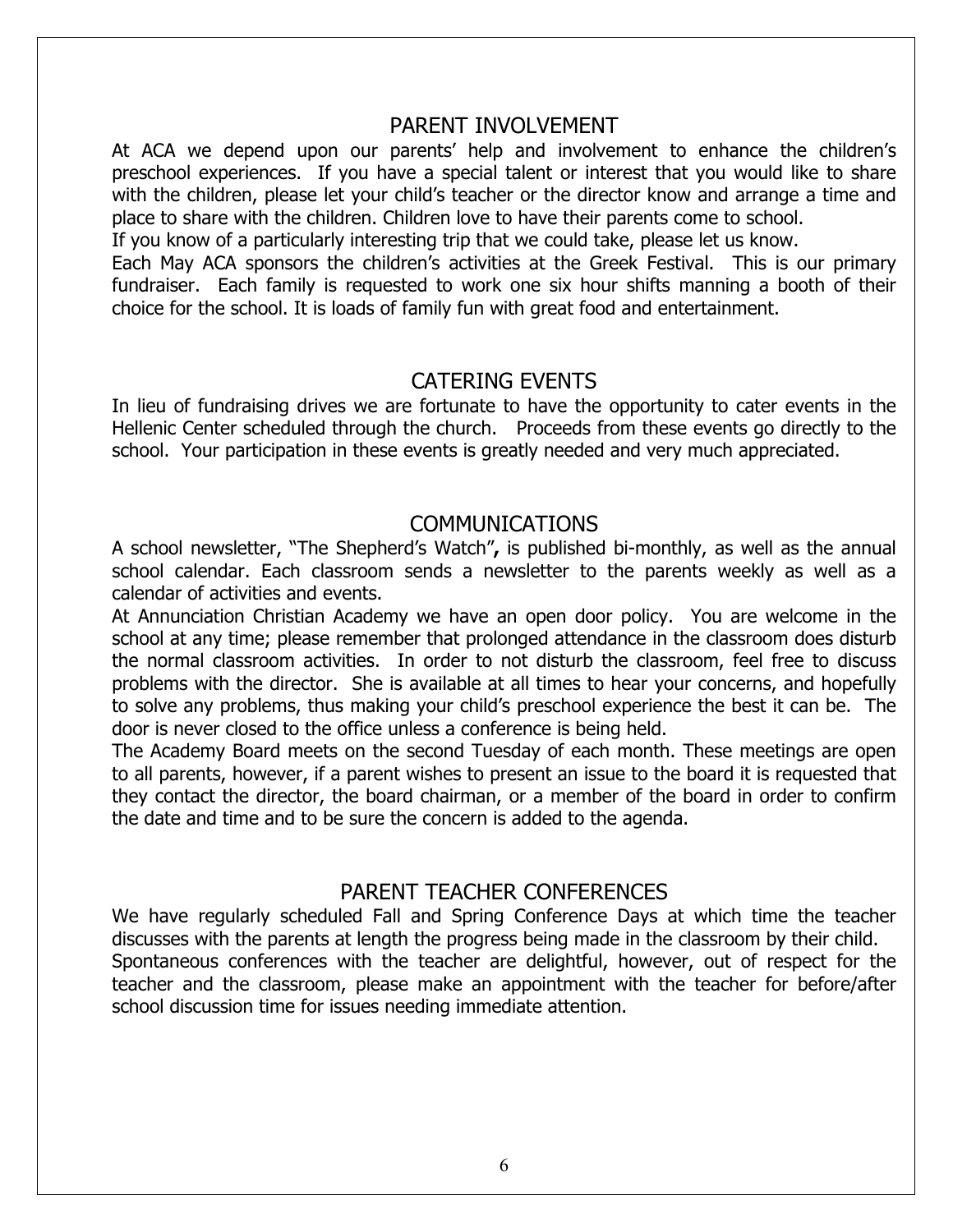# HEALTH POLICY

Please bring any and all allergies to the immediate attention of the director and the staff, even though you may have noted it on the medical report.

All health forms (Physician's Medical Statement) must be on file at the school before any child is admitted to the program unless prior arrangements have been made.

If your child becomes ill at school you will be contacted to get them immediately. Please do not send sick children to school. If you are in doubt, keep the child at home. Young children are very susceptible to colds and viruses. Please help us keep the spread of these to a minimum. If your child is too sick to go outside he or she should be kept home.

One way to help keep your child healthy is to make sure they receive enough sleep, eat healthy food, and wash hands frequently with soap.

The school intends to keep the environment as clean and germ free as possible. Please help us in our effort to keep your child healthy by cooperating with our health policy. If possible, call the school (765-3663) if your child has contracted a contagious disease (strep throat, measles, mumps, fifth disease, hand foot and mouth, etc.).

This is a PEANUT FREE environment. Please make it plainly evident to the staff as soon as you are aware that your child has any allergy. Strict enforcement of this policy is necessary. Other allergies are equally respected. If a parent feels it to their best advantage, they are encouraged to supply their child's personal snack.

### **When To Keep Your Child At Home:**

- A temperature above 100 degrees
- Sore throat with fever
- Vomiting, diarrhea and/or fever within 24 hours
- Pink eye (conjunctivitis)
- Impetigo (stay home until the lesions are healed)
- Runny nose with thick yellow or green mucus
- Loose "phlegmy" cough, with or without fever
- Head lice (until treatment is used and 24 hours have passed)
- Chicken pox (until all scales are dry)

Contagious diseases such as chicken pox, measles, mumps, and fifth disease should be reported to the office so that other parents may be informed of exposure (no names mentioned). The school intends to keep the environment as clean and germ free as possible. Please help us in our effort to keep your children healthy by cooperating with our health policy.

### SHOW AND TELL

Each class will have their own weekly "Show and Tell" day (no warfare items). Please restrict items coming to school to that specified day. Please keep all other toys in the car for safe keeping until after school. Some classes have a "Letter Bag" or "Special Friend" to take home overnight. Please respect these activities and participate fully.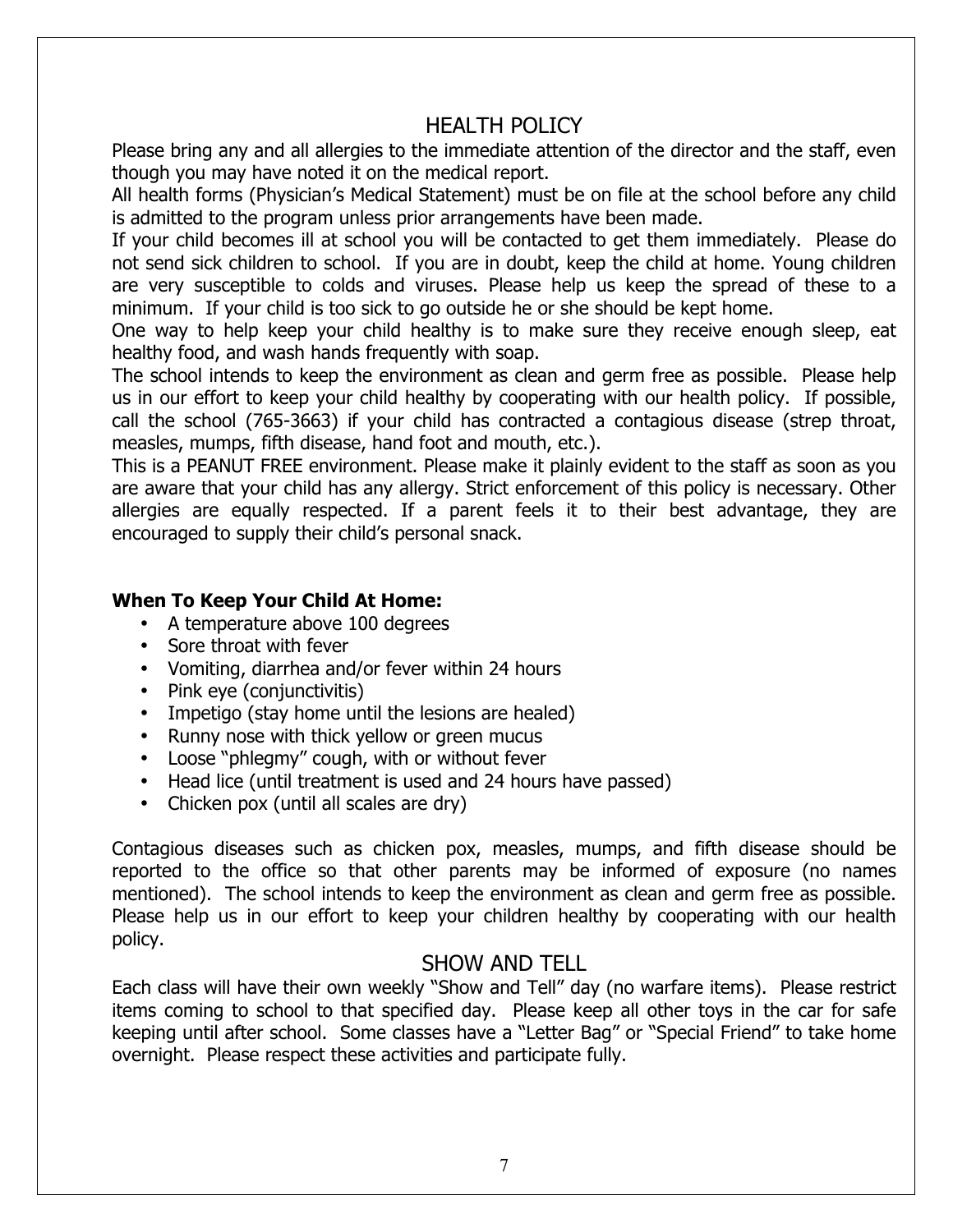#### **BIRTHDAYS**

Birthday celebrations are wonderful occasions! Please do make arrangements with your child's teacher as to the day and time of your child's birthday celebration. You are encouraged to arrange special birthday games to play. You may send special drinks and a school approved snack. You may send party hats, napkins, plates and cups.

Please do not send nuts, candy, gum, soft drinks, treat bags, or party favors.

Because of our several food allergies you are required to notify your child's teacher **72 hours (3 days)** ahead of time if you would like to bring special birthday food. Otherwise the regular snack for that day will be served.

You are encouraged to celebrate summer birthdays at any time during the year. Coordinate with the teacher an appropriate day and month; perhaps a Name Day. Invitations to outside parties may only be distributed to the entire class.

### SPECIAL ITEMS

Items for the science tables are always welcomed; shells, nests, feathers, and things that they "discover" all are appreciated. If you have something that pertains to a specific topic or unit, we would be delighted for you to share it with us for a short time. All items will be cherished and hopefully returned intact. Remember that we are preschoolers and like to touch.

### FIELD TRIPS

We always welcome your suggestions for field trips that would be of special interest to the children. Sometimes the simplest thing is of greatest interest to us all.

You will be notified ahead of time when field trips are scheduled. Parents are responsible for arranging their own child's transportation. Each child must have a "Field Trip Permission" form in its permanent record file. In addition, you will receive a trip specific permission form, which is to be returned. All children must be in appropriate car seats.

## BOOK BAGS

All two, three, four, and five year olds must have a backpack with their name clearly on the outside for the transportation of "important papers". All one, two, and three year olds will be assigned a cubby in the room labeled with their name. You are to supply diapers, special wipes and a seasonal change of clothing.

Each one and two year old is to supply their own labeled "sippie cup" daily for their personal use at school. Any love object that the toddler needs to use during the day must be clearly labeled.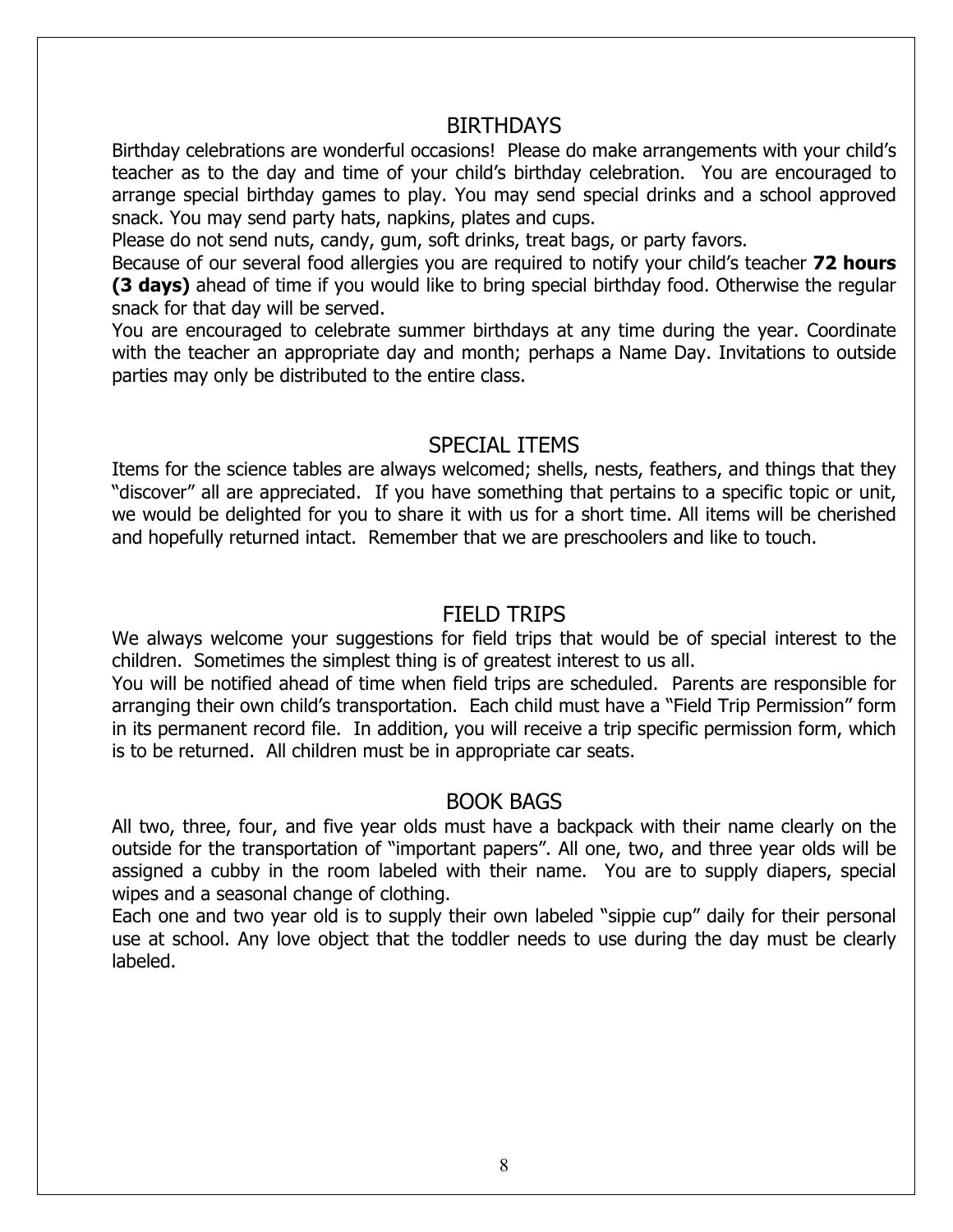## CLOTHING

Please dress your child in comfortable clothing. Remember that we play hard and strive to be self-sufficient. Appropriate footwear would be tennis shoes, or hard sole, closed toe shoes. **No flip-flops or open toe sandals.** Their clothing should be child friendly for unassisted bathroom use. A seasonal change of clothing in the child's cubby (in a labeled zip lock bag) at school is advisable.

Outdoor play is scheduled daily, weather permitting (above 32°). Please include jackets, hats, and mittens accordingly; cool clothing and sunscreen in warm weather (remember to apply sunscreen before leaving home. Staff is not allowed to apply). All outer clothing should have the child's name on it.

#### **SNACK**

#### **This school is a nut/peanut free school (special instructions included)**.

Please bring any food allergies immediately to the attention of the director and staff. Other allergies are equally respected. If a parent feels it to their best advantage, they are encouraged to supply their child personal snack. Napkins and cups are provided daily by the school. Parents supply snack upon a rotating basis. We drink water, except for birthday parties. Your teacher will give you a snack schedule and reinforce this with a weekly reminder. We request nutritious snacks.

#### **Remember to check the ingredient list and be certain that there are no nuts of any kind, and that the item has not been prepared in a facility which prepares nuts of any kind.**

A general guideline for snack choices: Monday – dairy Tuesday – fruit Wednesday – grains Thursday – veggies Friday - child's choice, within reason.

One and two year olds supply their own labeled and covered cup daily.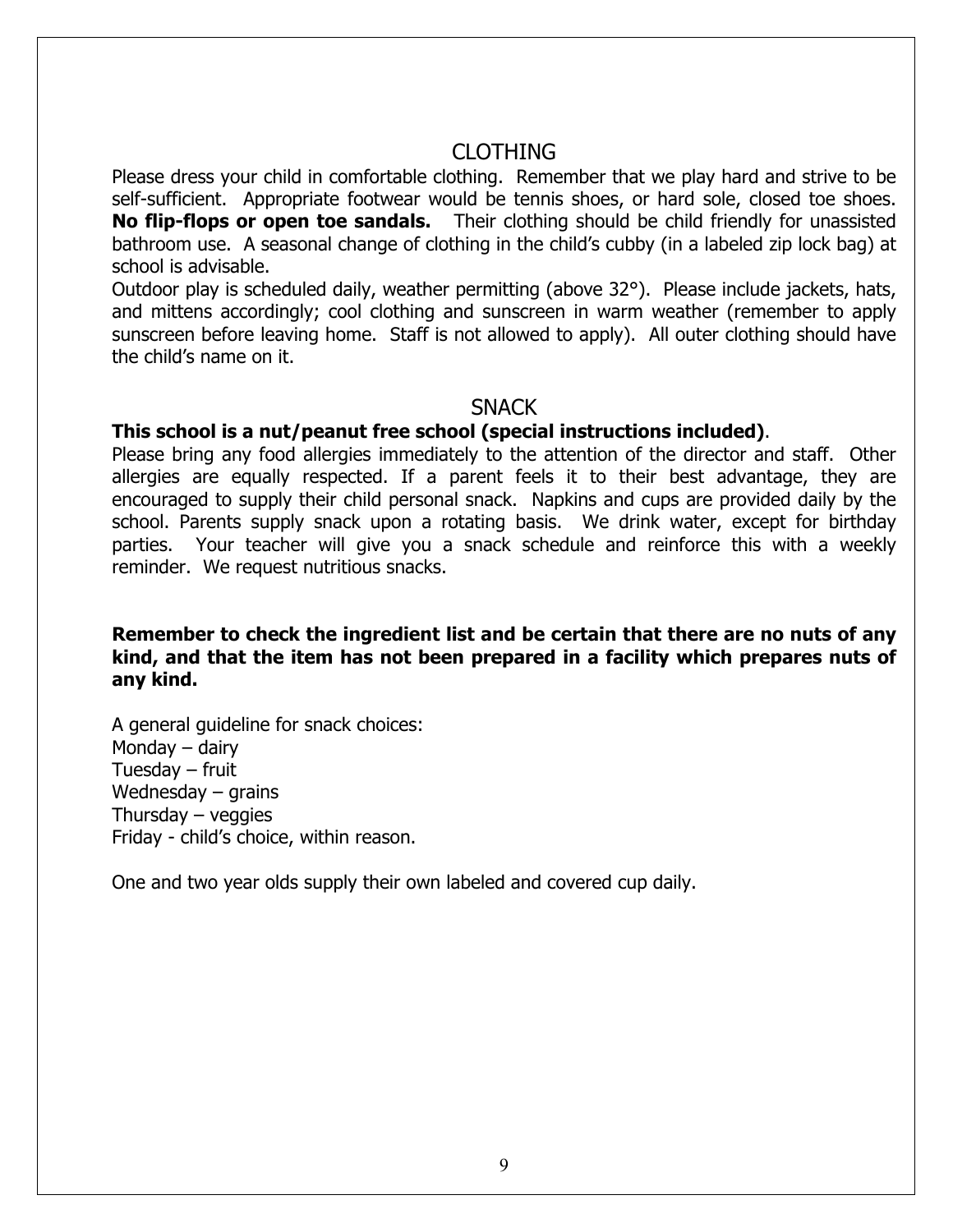# INCLEMENT WEATHER

In times of bad weather, decisions regarding delays or school closings will be made independently of public school.

You are requested to tune to your local TV and or radio station to determine the status of open/closed for Annunciation Christian Academy. We notify WXII 12 and WGHP 8 TV stations. Remember to look under **"T"** for the school listing. Check the stations online listings also.

Should it begin to snow during the morning hours please call the school to determine closing plans. Normally we do not make up snow days until after one week (5 days) is missed. Then we will use days after the Greek Festival. We do not issue refunds for missed days due to bad weather.

Spring is a time to be aware of tornadoes. Please notify the school if you hear a warning, as we are not always near the weather radio.

# CHILD ABUSE POLICY

Child abuse or neglect in any form will not be tolerated. We will document and report any evidence of abuse or neglect of which we are aware. By law, we are required to report this to the Department of Social Services.

# DISCIPI INF

We practice the following rules: We:

- ! Praise, reward, and encourage appropriate behavior
- □ Reason with and set appropriate limits
- o Model appropriate behavior
- **D** Listen well
- o Are respectful
- Ignore minor misbehavior
- **Distract to solve minor altercations**
- **Use humor when possible**
- o Are consistent in our rules and expectations
- ! Maintain a child friendly atmosphere

Teachers at ACA are not permitted to use any form of physical discipline. Under no circumstances will the children be spanked, smacked, pinched or hit; nor will children be humiliated or verbally belittled by a teacher.

Sometimes children's group behavior, and their reactions to certain group situations, differs from their behavior at home. On occasion behavior such as hitting, biting, scratching, grabbing toys, etc. may occur at preschool. While these behaviors are not desirable or acceptable, they may sometimes occur. Toddlers and twos do not always possess the verbal skills and reasoning powers necessary to clearly communicate their wants and needs. Although not desirable, please understand that these behaviors are not unusual and are developmentally expected for children who are under four years of age.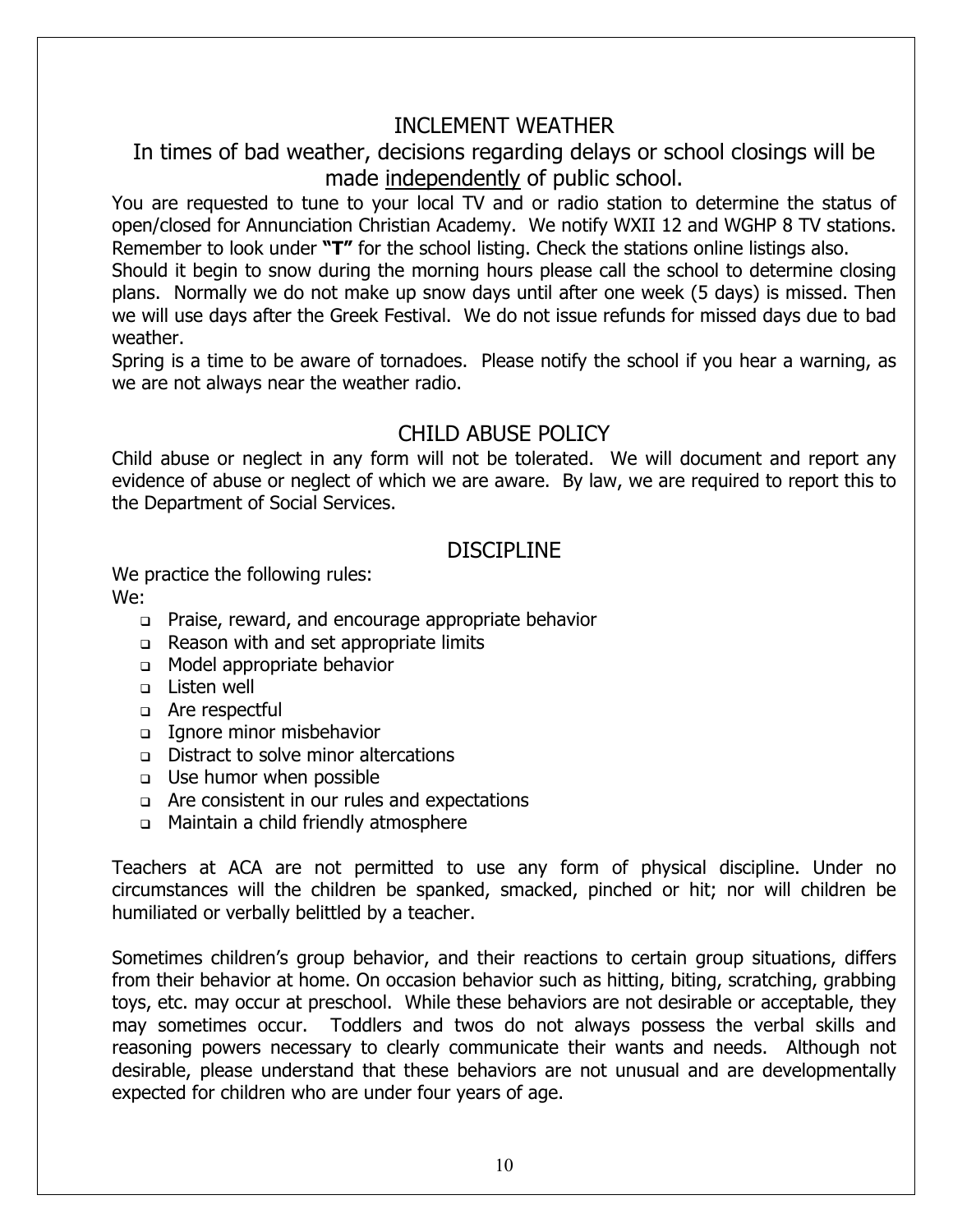Our school policy is to use positive reinforcement, praise, and good teacher-child modeling skills to encourage positive classroom behavior. Only after distraction has proven ineffectual, may a "time away" space be used along with explanation of the inappropriate behavior and the expected behavior. After the child returns to the group the incident is considered closed. Persistent inappropriate behavior will be discussed with the parents in hope that reinforcement from home combined with the teacher's efforts may bring about the desired change of behavior.

The most effective method of discipline is exemplification of good manners at all times. Parents and teachers must work constructively together to instill this worthy goal.

Our teachers are dedicated to providing an environment conducive to the growth of developmentally appropriate behavior in the children they nurture.

## ARRIVAL AND DEPARTURE

#### **Arrival:**

- Doors open at 8:50 am.
- ! 8:50 am until 9:10 someone is at the door to greet and assist the children in their arrival at school.
- ! One and two year olds will be taken from the car, unless the parents wish to park in the lot and walk them in. Please do not park at the steps at any time.
- □ Threes and fours/pre-K may be dropped off at the door. They are assisted to the classroom until they are comfortable going on their own (watched).
- . The parent must park in the lot and walk the child to class when arriving after 9:10 am.

#### **Departure:**

- ! At pick-up time the parent is asked to park in the lot and go to the classroom to retrieve their child, waiting in line until the teacher is ready to dismiss the class
- ! If you find that you are to be unavoidably late please call the office (765-3663, school/765-7145, church office) and let the staff know.
- ! A person who is unfamiliar with the staff must be on the list of approved "pick-up persons". They will be asked for photo identification the first few times they arrive.
- □ Remember that school pick-up is at 12:00 p.m. (noon). We ask that you please BE ON TIME for pick up. It is difficult for both our teachers and students to have to wait for parents. For students left longer than 10 minutes, a Lunch Bunch fee of \$4.00 will be charged to your account.